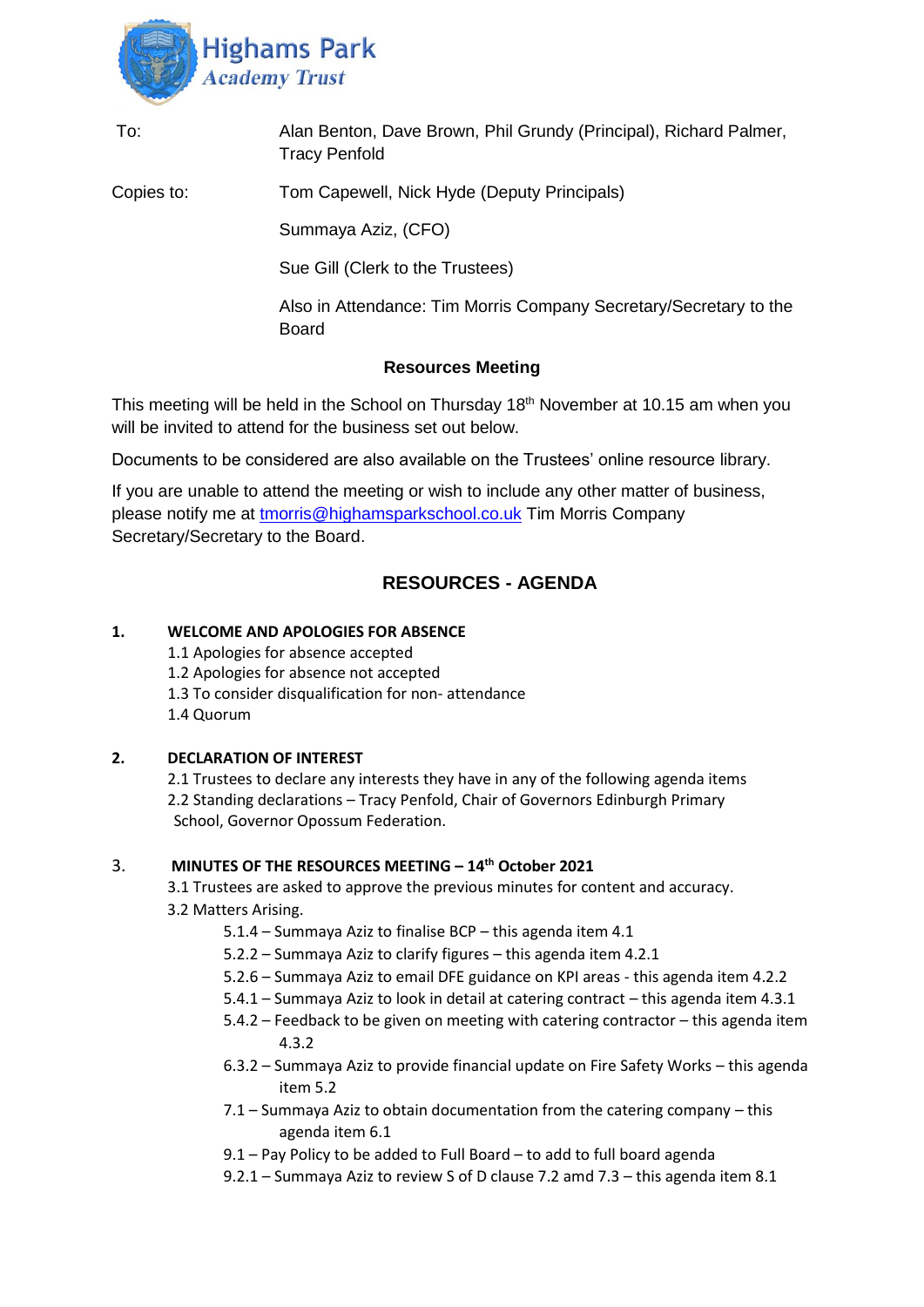

9.2.2 – Summaya Aziz to review S of D with regards to order/invoice process – this agenda item 8.1

9.2.3 – Tracy Penfold to amend S of D regarding committee membership ready for full board – to add to full board agenda

10.1 – Debt recovery policy to be added to full board agenda

10.2 – LAC write off – agenda item for this meeting

### **4. FINANCE**

4.1 Business Continuity Plan 21/22 (SA) SA to present the amended Business Continuity Plan 21/22

4.2 Benchmarking (SA)

4.2.1 SA to clarify where the figures entered onto the portals come from.

4.2.2 Trustees are to note the DFE guidance on KPI areas.

4.3 Catering Contract (SA)

4.3.1 SA to update on catering contract rebate

4.3.2 SA to update on catering contract meeting held in November re management of the contract and submission correct invoices

4.4 Summer School Funding (SA)

Trustees are asked to note the Summer School Statement to be published on the school website

4.5 Look After Children Income/Expenditure 19/20 SA to report on possible write off.

4.6 September 21 Management accounts including feedback on monthly finance meeting Trustees are asked to note the report for September.

4.7 Pupil Census Figures October 21 PG to provide a report on number on roll and applications submitted for September 2022 entry

4.8 External Accounts Report for 20/21

SA to present draft Accounts report, Trustees are asked to submit questions prior to this meeting to allow incorporation of amendments following this meeting, so it can be issued to the Members and Trustees during the week following this meeting.

# **5 ESTATE MANAGEMENT**

5.1 CIF Bid application 21/22 (RP) RP to provide update. Trustees to note submission deadline is the 15<sup>th</sup> December 21

5.2 CIF Contracts 18/19 to 21/22 (SA) Trustees are to note the current position financial position of

Fire Safety 20/21